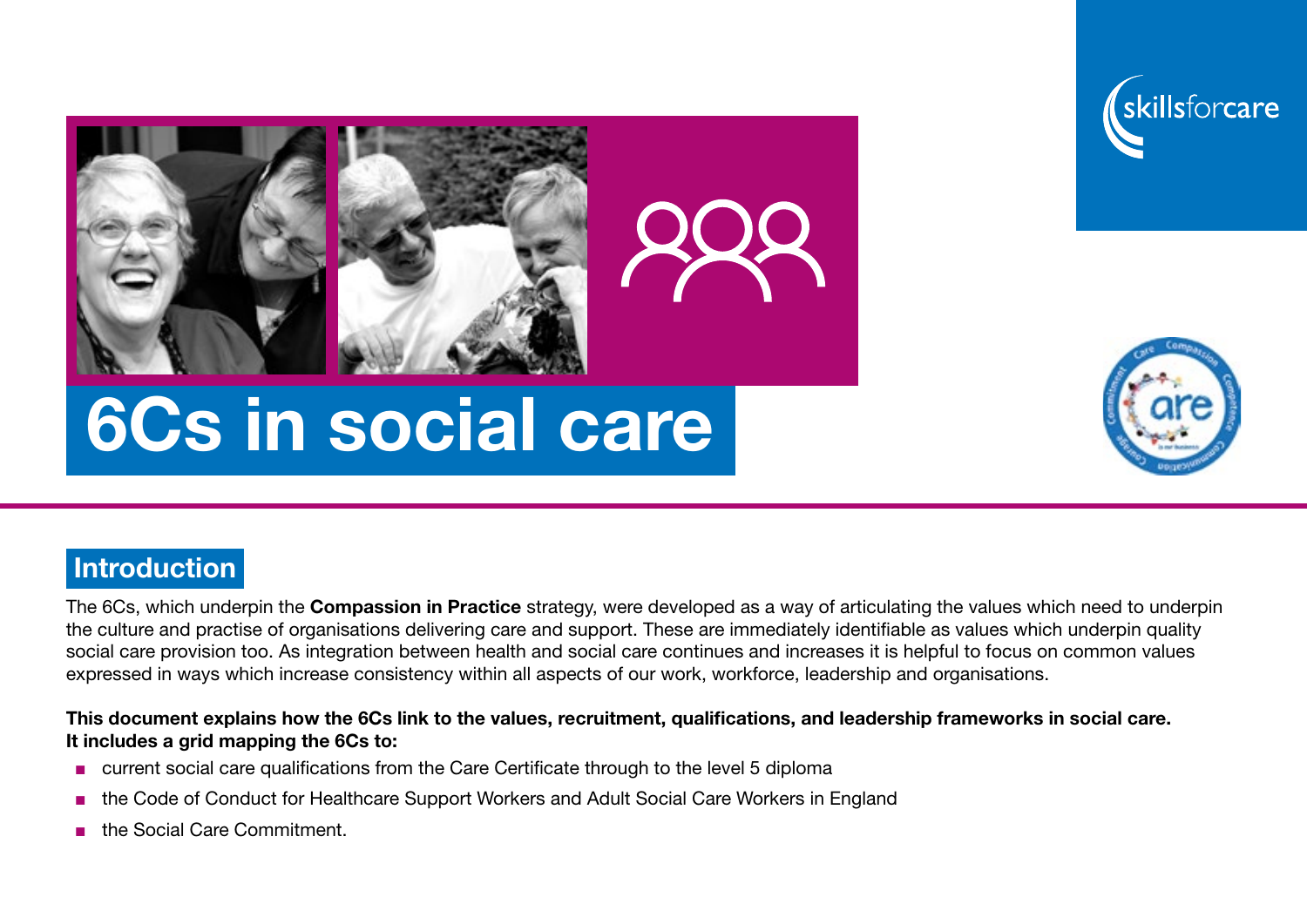





# **Background**

The 6Cs are the values which underpin **Compassion in Practice**, the national strategy for nurses, midwives and care staff, which was launched in December 2012. Since then a significant programme of work through six action areas has created a momentum across the country which has recognised the very crucial role that organisational culture plays in determining the experience of patients and users of services.

In Compassion in Practice the 6Cs are defined as:

## **Care**

Care is our core business and that of our organisations and the care we deliver helps the individual person and improves the health of the whole community. Caring defines us and our work. People receiving care expect it to be right for them, consistently, throughout every stage of their life.

#### **Compassion**

Compassion is how care is given through relationships based on empathy, respect and dignity - it can also be described as intelligent kindness, and is central to how people perceive their care.

## **Competence**

Competence means all those in caring roles must have the ability to understand an individual's health and social needs and the expertise, clinical and technical knowledge to deliver effective care and treatments based on research and evidence.

## Communication

Communication is central to successful caring relationships and to effective team working. Listening is as important as what we say and do and essential for 'no decision about me without me'. Communication is the key to a good workplace with benefits for those in our care and staff alike.

#### Courage

Courage enables us to do the right thing for the people we care for, to speak up when we have concerns and to have the personal strength and vision to innovate and to embrace new ways of working.

## Commitment

A commitment to our patients and populations is a cornerstone of what we do. We need to build on our commitment to improve the care and experience of our patients, to take action to make this vision and strategy a reality for all and meet the health, care and support challenges ahead.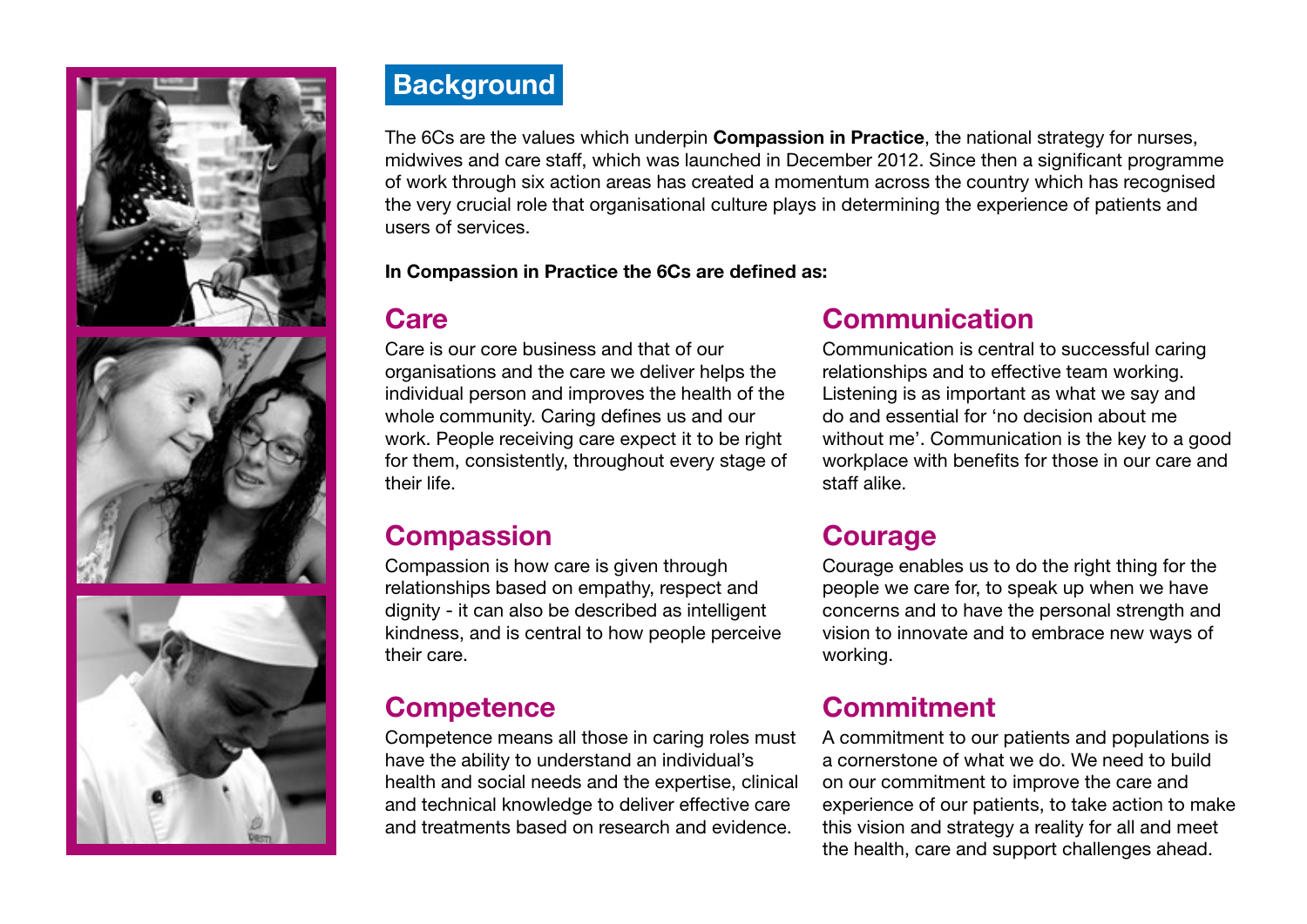Compassion in Practice – 2 years on reports that the '6Cs are for everyone' initiative is growing across health and social care. Other professions, both clinical and non-clinical, are signing up to the values of the 6Cs.

In this initiative there are examples of commissioners basing the services they commission on the values of the 6Cs, and examples of how the 6Cs have been implemented in many different care settings. It reports that there is now a great deal of qualitative evidence about how the 6Cs improves care.

It finds that "the 6Cs continue to find new supporters and advocates as part of a social movement, and the adoption of the values outside of nursing, midwifery and health care assistants feels like a natural evolution, which is no surprise. People relate to the 6Cs because they are real and universal."

The 6Cs are described simply in a [short video clip](https://www.youtube.com/watch?feature=player_embedded&v=VztWjL1TlGk).

This could be used to introduce the 6Cs as part of a team briefing or learning session.



## 6Cs in social care

#### In our values

Putting the person in control of their care and support and treating people with dignity and respect have been fundamental to the legislation and policy governing social care practice - for example Think Local Act Personal (TLAP), the Care Act, Care Quality Commission (CQC) outcomes and Making Safeguarding Personal.

The 6Cs are a simple expression of values which can be used within an organisation to reflect on these aspects through team meetings, away days, and supervision

The values articulated through the 6Cs run through the Social Care Commitment and the Code of Conduct for Healthcare Support Workers and Adult Social Care Workers in England.

We've mapped the 6Cs to the Social Care Commitment and Code of Conduct. If you look at how you put the 6Cs into practice it's one way of starting to explore how you make aspects of the commitment and codes a day to day part of your practice.

#### In recruitment

Skills for Care's values based recruitment toolkit supports employers to recruit staff with the values that are important to high quality social care. These values include the 6Cs.

The description of the 6Cs is a useful tool if you're recruiting into roles at all levels within social care - from senior management to frontline workers. They can be used to assess the values people are bringing to the role.

This could be done by including them in person specifications and through interview questions.